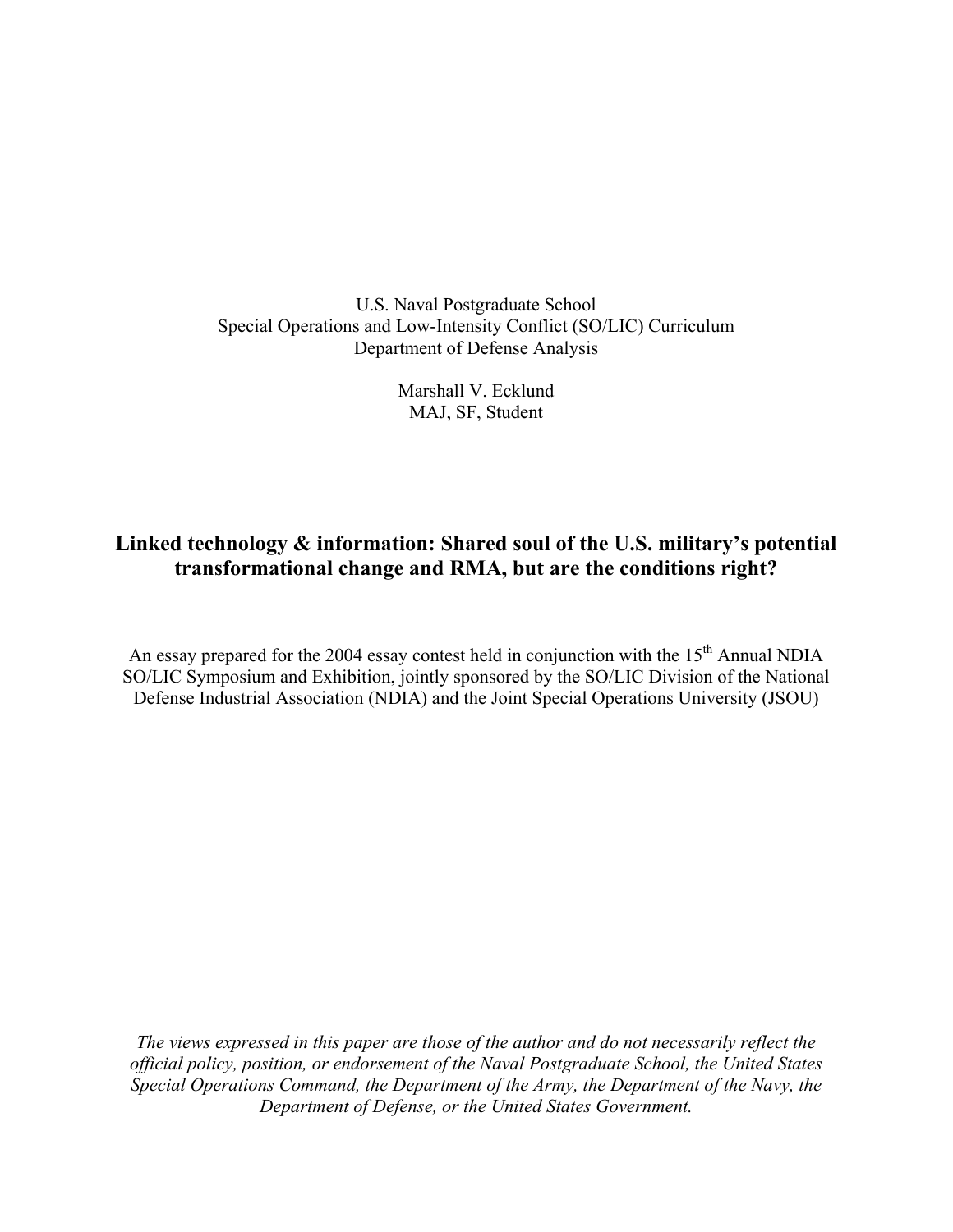The current Secretary of Defense strongly desires a transformation of the U.S. Armed Forces. While Secretary Rumsfeld's definition of transformation may be somewhat vague and possibly limited in scope, the questions before the court are not only whether the U.S. military will successfully transform itself, but should it want to do so? When analyzing the current U.S. military environment, and comparing it to conditions where successful military transformations have occurred in the past, I would argue that although the U.S. military's "informatizing" has the capacity to prompt transformation change (and a true revolution in military affairs (RMA)), it will not cross that threshold in the next 10-15 years, if at all. Given the U.S.'s current dominance of the conventional battlespace, I would argue that the Department of Defense (DoD) should pursue incremental change, and not transformational, because the greater the gap in our military's conventional superiority, the more incentive provided to military adversaries to employ truly asymmetric strategies against us. The non-military adversaries we are encountering in the Global War on Terrorism (GWOT), such as terrorists and insurgents, already have every incentive not to fight the U.S. on its own terms; it is our existing conventional superiority that has driven others to turn terrorism into a form of war, which in turn makes our existing military paradigm less applicable than ever. Given that approximately 90% of DoD spending is allocated to systems that have little added value in fighting terror nets and guerrillas, the preponderance of any transformational changes would positively affect conventional forces more so than SOF which are arguably better suited to conduct operations outside of the conventional spectrum of conflict such as the counterproliferation (CP) of weapons of mass destruction (WMD) and lowintensity conflict (LIC) environments. And, these are the operations most likely in the GWOT's future.

That being said, there are several pre-conditions necessary to successfully promote the transformational change of our military. These conditions, taken in a historical context, seem to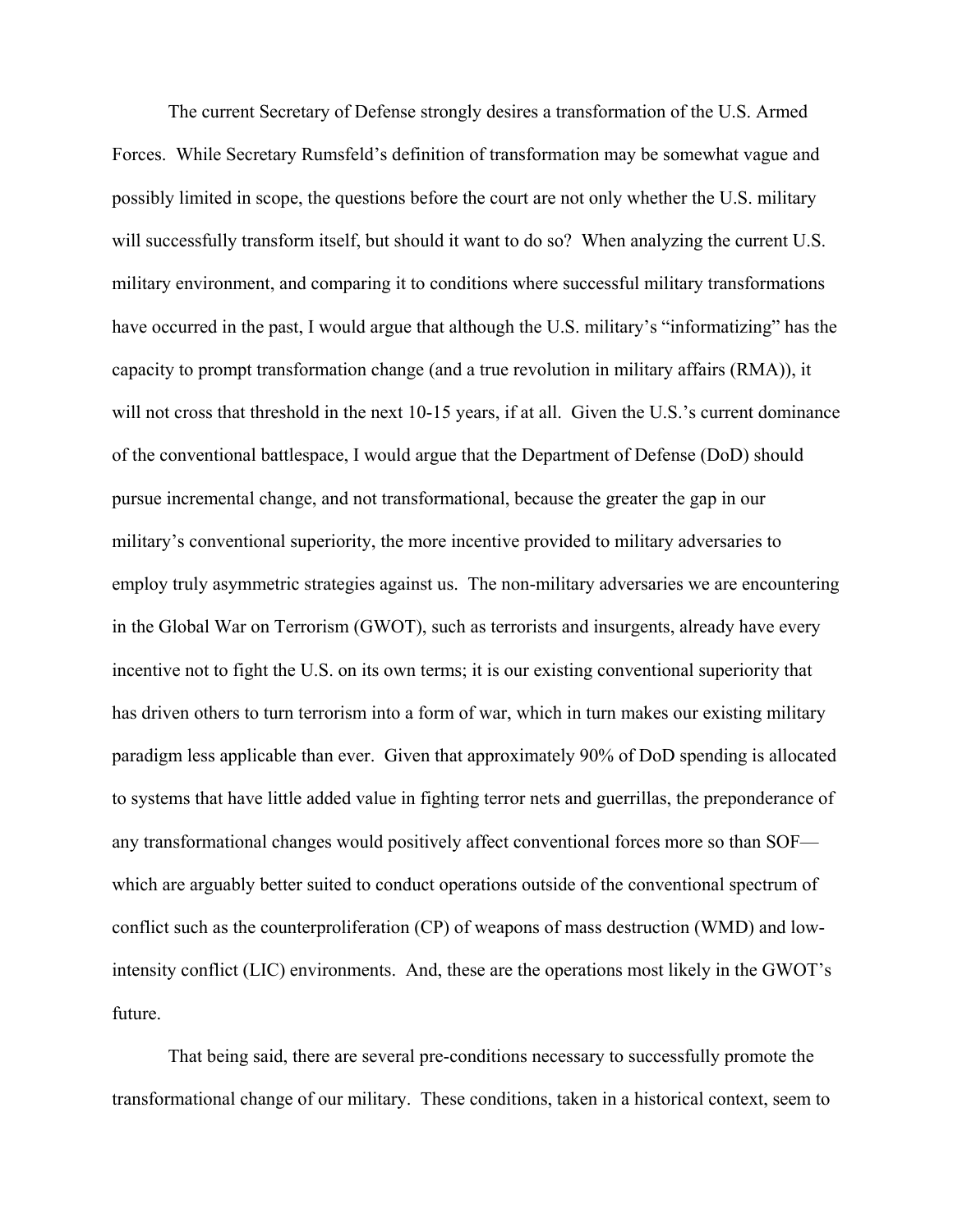answer the question "why" or under what circumstances successful transformation has occurred in the past. Looking at both internal and external factors of former successful transformations, I would argue that the U.S. military does not currently look like the militaries that made a transformational leap. While several of the following conditions might currently apply to the U.S., I argue that these conditions are only slowly advancing the military towards the threshold that it must cross in order to achieve a transformation changes and full modernization, while several conditions not met will only make possible incremental changes and thin modernization of our military.

The German military of the post-WWI era found themselves in the world of the "large and the few" trying to operate as the "small and the many." This mentality was the result of the first condition necessary for transformational change—an increase in the lethality and precision of firepower that had made the traditional battlefield uninhabitable. Due to its almost total domination in the conventional arena, the U.S. military's leadership views the current battlefield, as extremely hospitable. While one could argue that guerrilla tactics are definitely taking their toll on morale and public will in the ongoing GWOT operations in Afghanistan and Iraq, the relatively small number of U.S. casualties has not resulted in a feeling that the U.S. has lost control and dominance of the battlefield. More devastating tactics by terrorists, such as WMD attacks, would be necessary to convince senior military leaders that transformation might be necessary in order to minimize the U.S.'s vulnerability to such "new" threats, while also providing a more capable force to counter such threats in the future. This misunderstanding of the true nature of the threat, inadvertently created by the U.S. through its conventional dominance, has not been realized (or accepted) to date. Until such guerrillas or terrorists release the next level of devastation, the U.S. military will continue to believe that it has a monopoly on firepower, and to feel "at home" and comfortable on the battlefield where we dominate.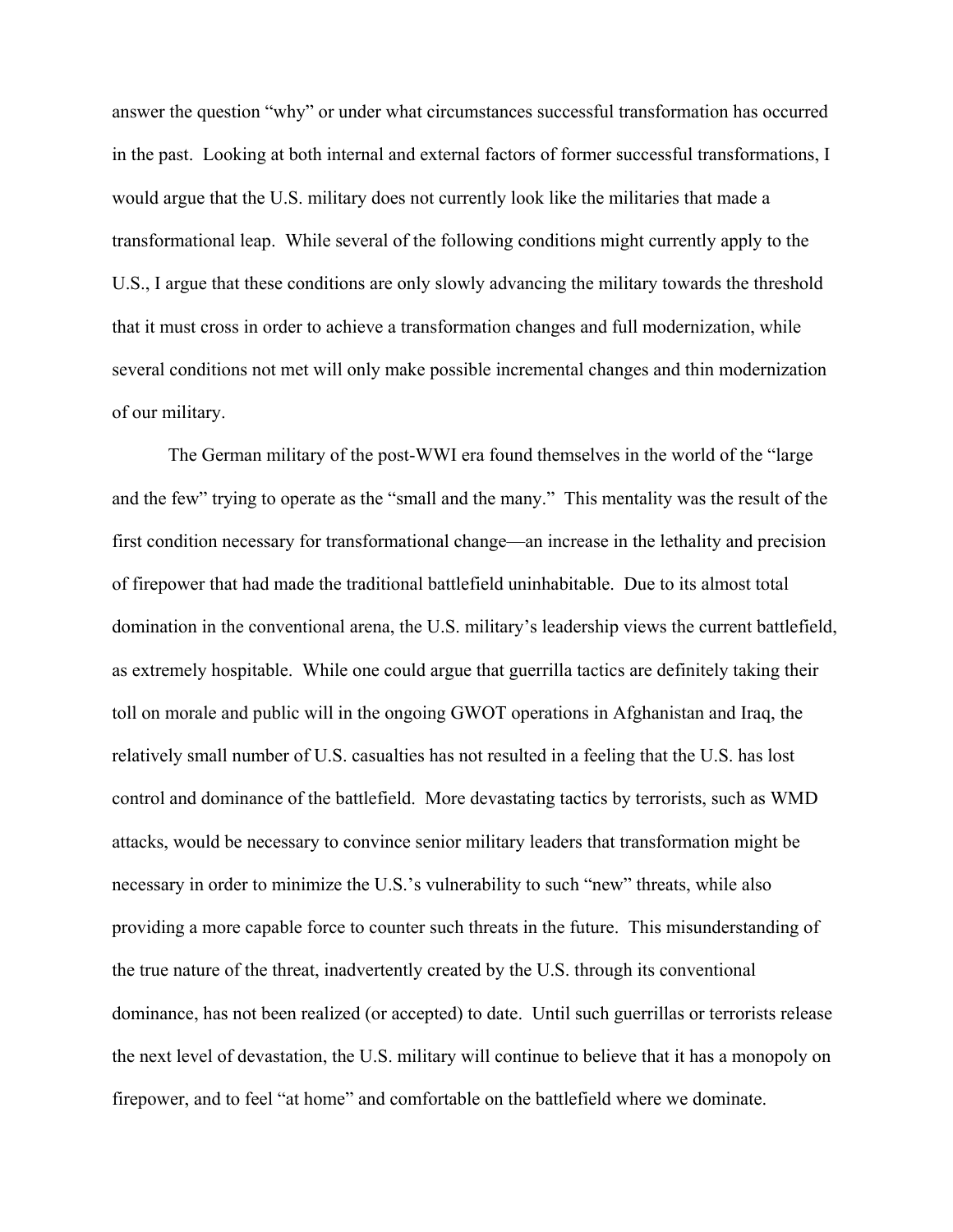Largely due to the U.S.'s failure to understand the true nature of the threat it will likely encounter in the future, the U.S. military is not ready for a change in its current warfighting paradigm. This highlights the second condition necessary for transformational change—the military or political necessity for a transformation. This lack of necessity may, in large part, be due to the fact that technology can often undermine imagination insofar as applications and uses of that new technology. The German military of post-WWI fostered innovative ideas, especially from below. The German military did not punish those who thought "outside of the box" and against status-quo activities, so the environment was ripe for such transformational leaps. The necessity for such transformation opened the eyes of the senior leaders, who were looking for a new warfighting paradigm that would raise their country to the status they believe it deserved.

In contrast, U.S. institutional leadership has a long track record of innate conservatism and maintaining the status quo. Just as the entire DoD fought the creation of USSOCOM in 1986, the "powers that be" continue to resist any changes to the status quo; consequently, there is little incentive to support such changes. Even seventeen years after USSOCOM's creation, there is still dissention among U.S. senior military leadership with regard to SOF. This is best explained by the "institutionalist" view, which assumes that organizations are more concerned with the internal distribution of status and power than with organizational goals. In this case, future relevance within the US military is determined by the preservation of current budgets, and the acquisition (expansion) of one's budget at the expense of another's. Essentially, the reward structure of the U.S. military's leadership is based on such competition, and will not change until made to do so from an outside (i.e. civilian) force.

A philosophy of institutional leadership that fosters true decentralization and de-control is a third key condition needed for transformational change. Understandably, given the "zerodefect" mentality of conventional U.S. military leadership as a result of our military's failures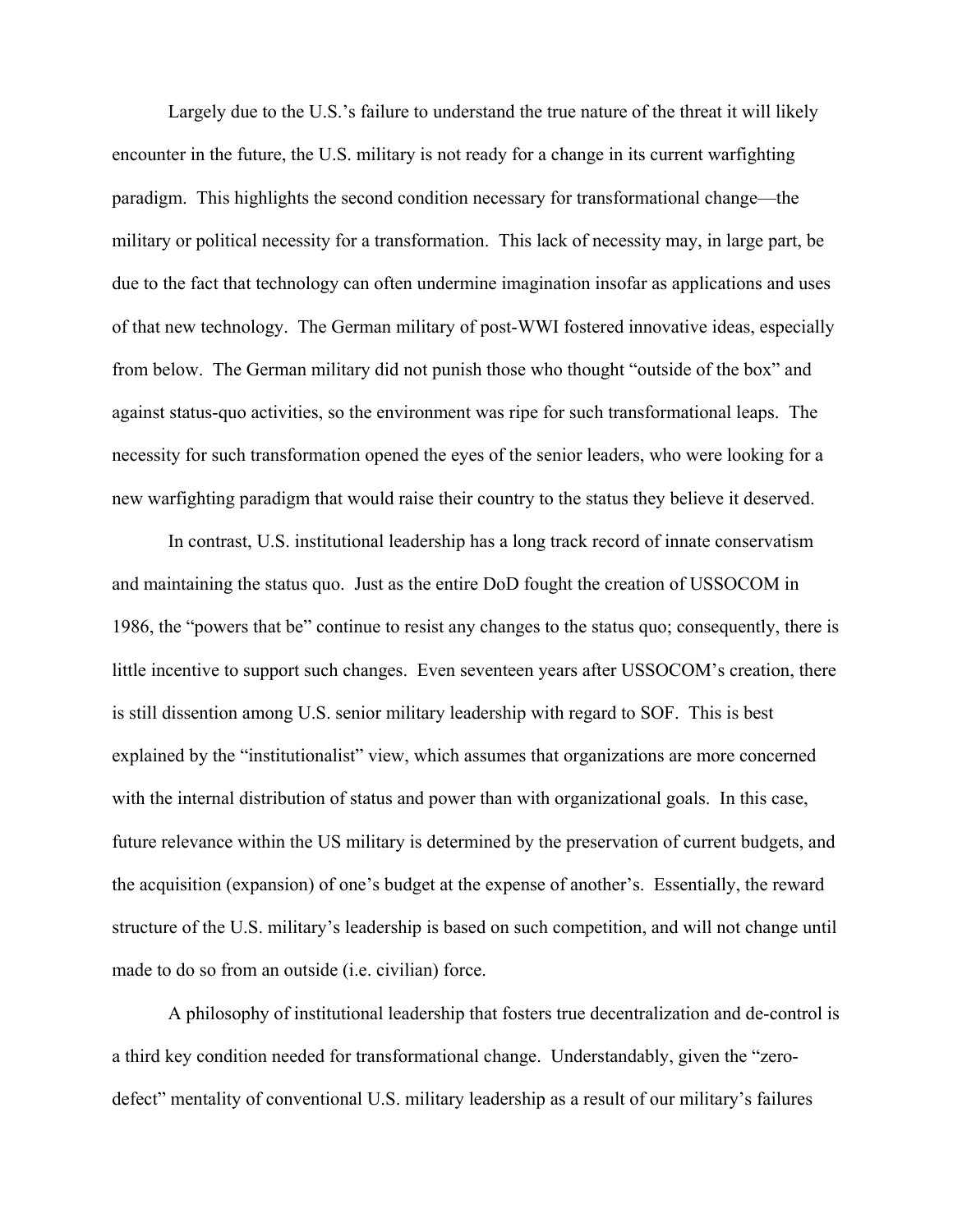during Vietnam, putting one's fate in a subordinate's hands is a difficult leap of faith. However, while our military leadership talks about decentralized execution, they don't seem to comprehend that true combat power comes from "command and de-control" (i.e. network-based warfare). The U.S. military only performs these "friction-free" operations out of necessity when no other options are available or feasible. For example, in Afghanistan, SOF were allowed to employ their skills to remove the *Taliban* regime only until the point where conventional forces could take over operations, even though situations more suited for SOF or clearly requiring unconventional forces remained.

Unfortunately, technology advances have resulted in more centralization than decentralization; now, the lower echelons must "feed the machine" information needed for decisions that could better be made at lower echelons. This increased centralization supports the notions that change does not necessarily result in innovation, and that reliance on technology can definitely undermine imagination and foresight into technology's true implications and capabilities to make warfighting more efficient. The Germans, if no one else, realized this when they invested in the human capital of their military's officers to best facilitate decentralization as an organizational and doctrinal change to support their warfighting transformation. Ironically, the U.S. continues to miss the boat in regards to the application of information dominance to empower smaller units to operate in a distributed manner.

Arguably the most important condition necessary for the Germans' post-WWI transformation was their WWI defeat/humbling that opened their eyes to the possibility of transformation. As the fourth condition, recognizing failure is essential to taking the next step, and I would argue that a failure in either Iraq or Afghanistan (as this generation's Vietnam) might be necessary before the military will realize the possible transformation staring it in the face. This compliments the fifth condition necessary for transformation—the failure of the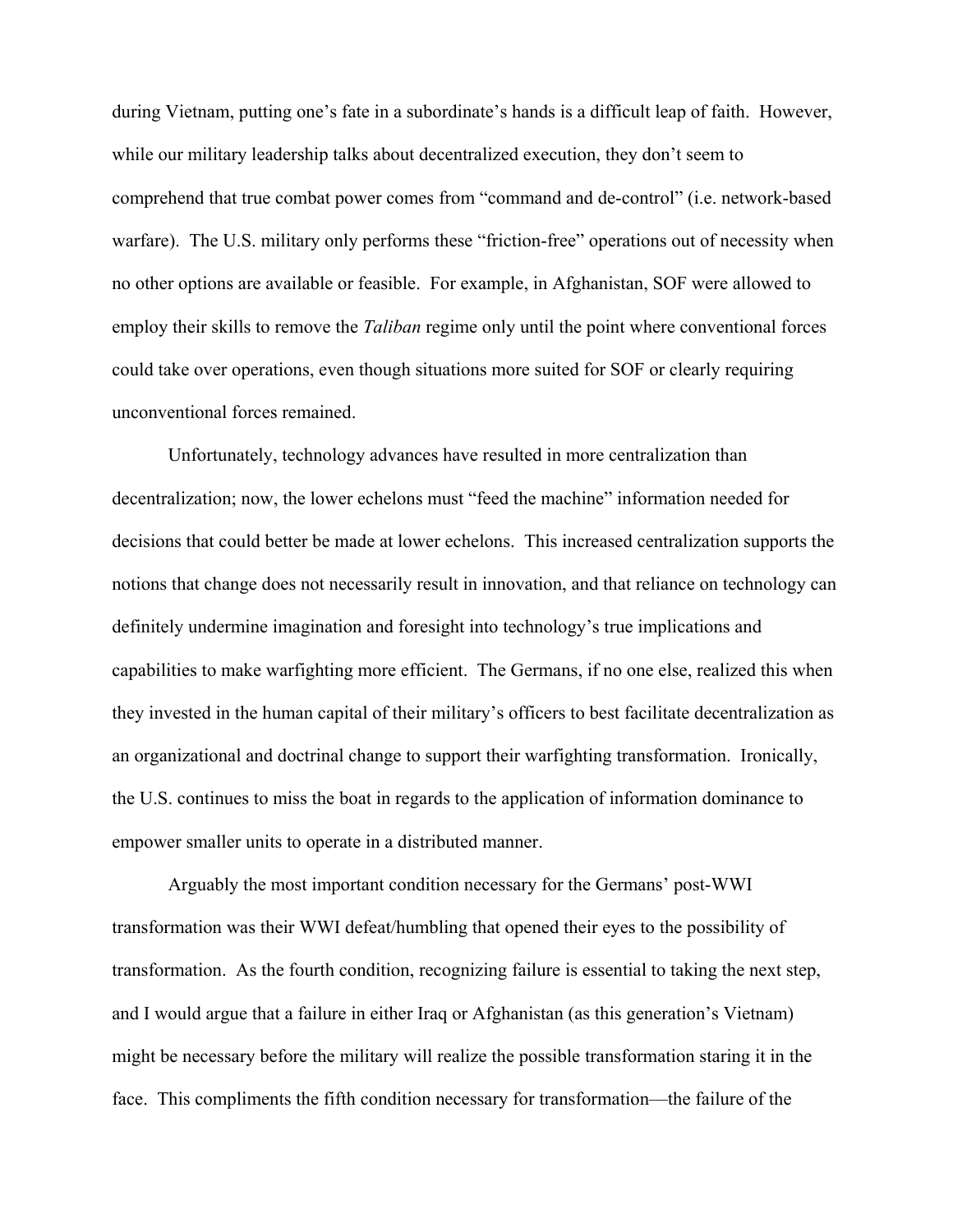current paradigm of warfare. The Germans experienced both of these conditions during WWI that enabled them to recognize where they went "wrong" and to transform themselves into something that supported their new paradigm of combined-arms warfare. It could be argued then, that the DoD has only recently realized a "failure" of their current paradigm by acknowledging that they are engaged in a counterinsurgency (COIN) or guerrilla warfare campaign in Iraq. When taken in context of the terrorist attacks of 11 September 2001, what other evidence will be required to provide proof of the new kind of warfare being waged by our GWOT adversaries? But, there have been no doctrinal or organizational changes made to date to address a new strategy to defeat such a threat. I believe our military views this anomaly as an "exception to the rule," suggesting that the old paradigm is still correct, but that there are just "special circumstances" in Iraq. This is merely another method of defending or "saving" the old paradigm of warfare, even in the face of evidence that would seem to refute its validity. Thus, the concept of the "paradigm as a hindrance to understanding" is currently preventing critical thinking about the unconventional or militarily irregular problem at hand in Iraq.

A final condition necessary for transformational change is a full understanding of new technology and its capabilities. As often has been the case throughout history, technology designed for a specific purpose has often not been used to its maximum, optimal, or full potential as it could have more holistically affected warfighting. The Germans dealt with this problem through use of a "central acquisition organization" that integrated technology across the services. It effectively shared the ideas/innovations of technology uses so that there was more than one brain implementing technology unilaterally. By comparison, the U.S. military does acquisition in a "service vacuum" which greatly limits the advances and potential gains in technology from one service to another within the DoD. Better cross-pollination of technological uses, concepts, and ideas might allow for a broader analysis of the capabilities of any given technology acquired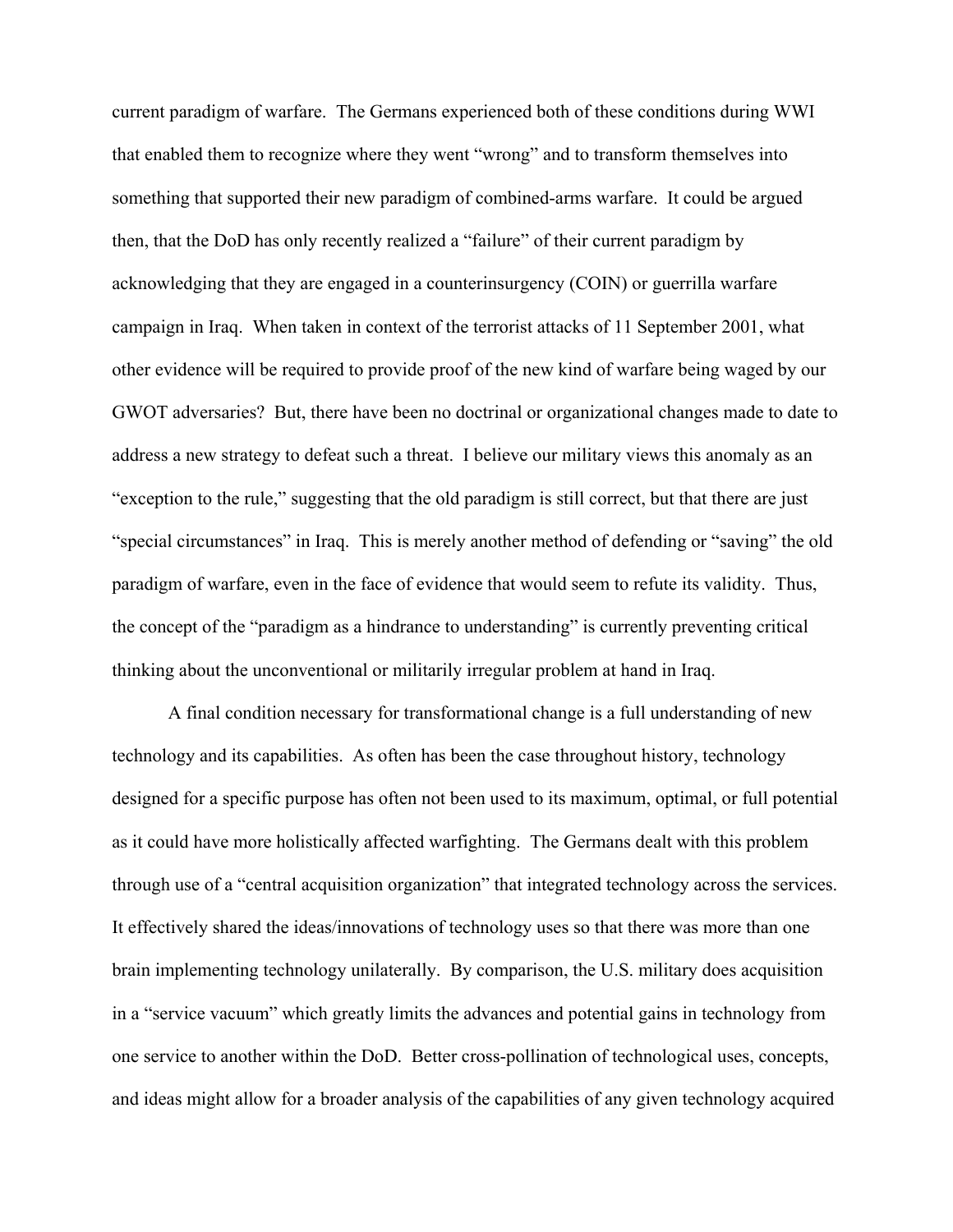within the DoD. It could be argued that the U.S. military's Joint Staff attempts to do this very thing by validating requirements, but tactical considerations are often overlooked due to a lack of subject-matter expertise and vision. Once again, service parochialism is its own worst enemy, a hindrance to transformation, and will result in a full modernization of the military much later than possible—and given the poor conditions under which transformation must be pursued, the RMA, as originally defined by Michael Roberts, is not a reasonable expectation in the near future.

Technology is the crux the potential transformational change, or "informatization" RMA. While it is certain that technology advances in the late  $20<sup>th</sup>$  century have changed society, insofar as ease of communications, global inter-connectivity, and the relative speed at which information dissemination and distribution occurs, I would argue that these advances have not fundamentally changed society to any significant degree (Roberts' first criteria of a RMA). While there are those that would argue that society was forced to change because technology now touches virtually everything Americans do, the fact remains that if it all went away tomorrow, life as it currently exists would only be less convenient, responsive, and immediately gratifying.

Second, as a RMA usually involves, or is spurred by, a significant technology change, networked organizations merely contribute to efficiency and allow the U.S. to remain one step ahead of its competitors. U.S. information superiority allows the decision cycle to be a little faster than its adversaries, but I do not believe that a marginal increase in speed or efficiency constitutes a revolution; an evolution would seem to be more accurately descriptive. Only when the military can effectively gain a virtual information monopoly (where we know everything, and we have the ability to keep an adversary from knowing anything other than what we allow him to know) will the concept be truly revolutionary.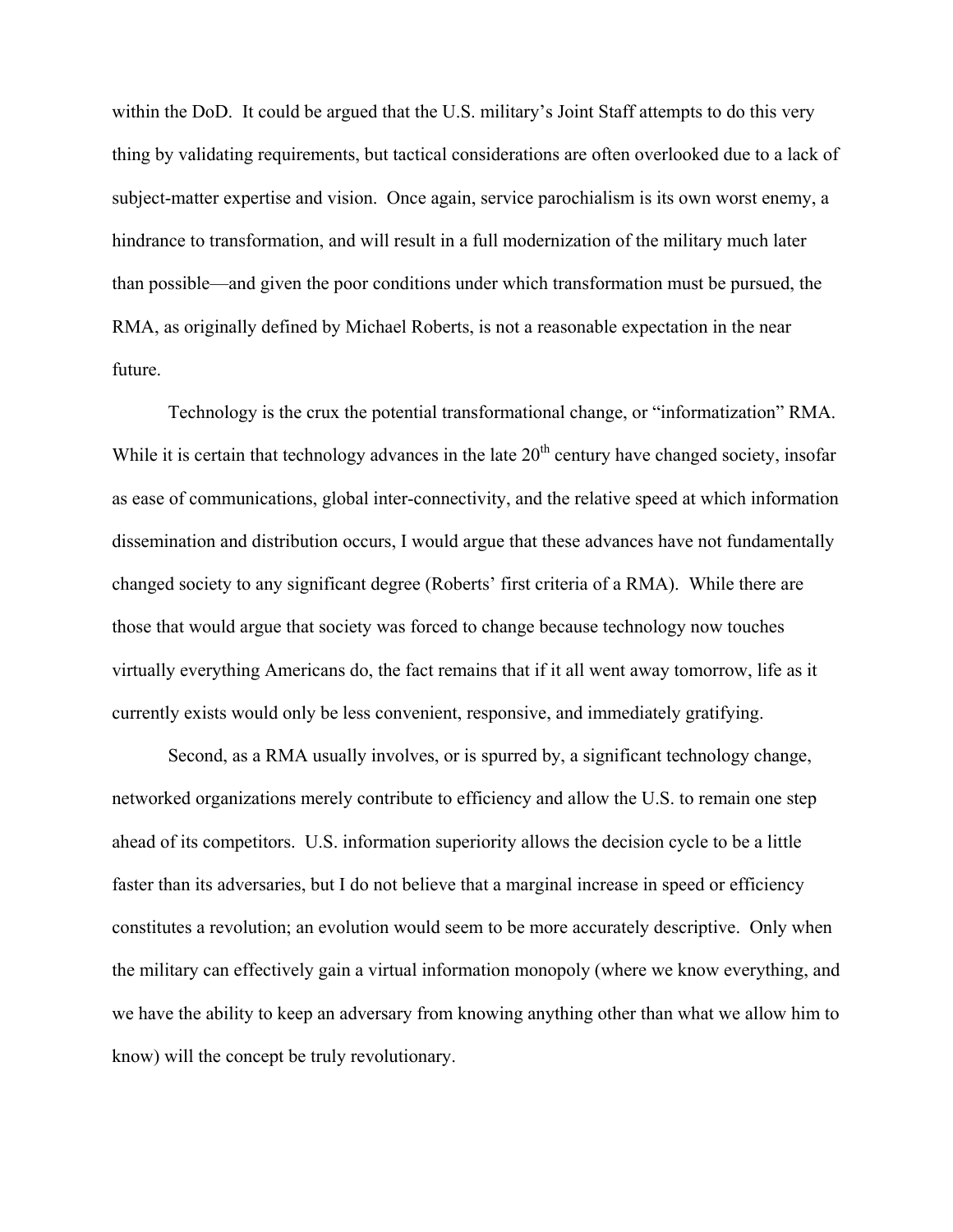Third, a RMA results in a change in the size of military forces on the battlefield. While many of the current systems arguably give the U.S. the capability to operate as smaller, more distributed forces in a decentralized and de-controlled manner, U.S. doctrine and organization has not changed in any significant fashion in order to capitalize on this capability. This notwithstanding, the transformational changes envisioned for the DoD are merely designed to make the U.S. military lighter and more flexible, but only with an emphasis on the conventional forces. There is more of an emphasis on less weight than of size of forces on the battlefield. In Iraq, for example, the decentralization and de-control of Brigade/Task Force-sized elements is more of an operational necessity driven by the confining and restrictive nature of the urban battlefield, than by a desire to operate in a more distributed or networked manner. There will be those that will contend that the U.S. military was able to conduct Operation IRAQI FREEDOM with significantly less forces than Operations DESERT SHIELD/DESERT STORM, but this "test drive" of Secretary Rumsfeld's new warfighting concept proved little given the quality of the enemy engaged. While the Iraqis may have been the world's third largest military force, there is something to be said for quality over quantity. The relative ease as which U.S. forces achieved initial victory over Iraqi military units during the most recent campaign must be tempered by the fact that the U.S. wasn't really challenged enough to emphatically prove anything.

Lastly, true RMAs result in a change in doctrine and strategy. To date, there have been few, if any, changes in U.S. doctrine or strategy based on information-based technologies—we just do the same things we've always done, just slightly faster. Some would possibly contend that the U.S.'s edge in information systems has allowed our military to support the national policies of preemptive strikes and preventative wars. Once again, I would caution against such conclusions, because those policy decisions are based more on nonproliferation/CP goals than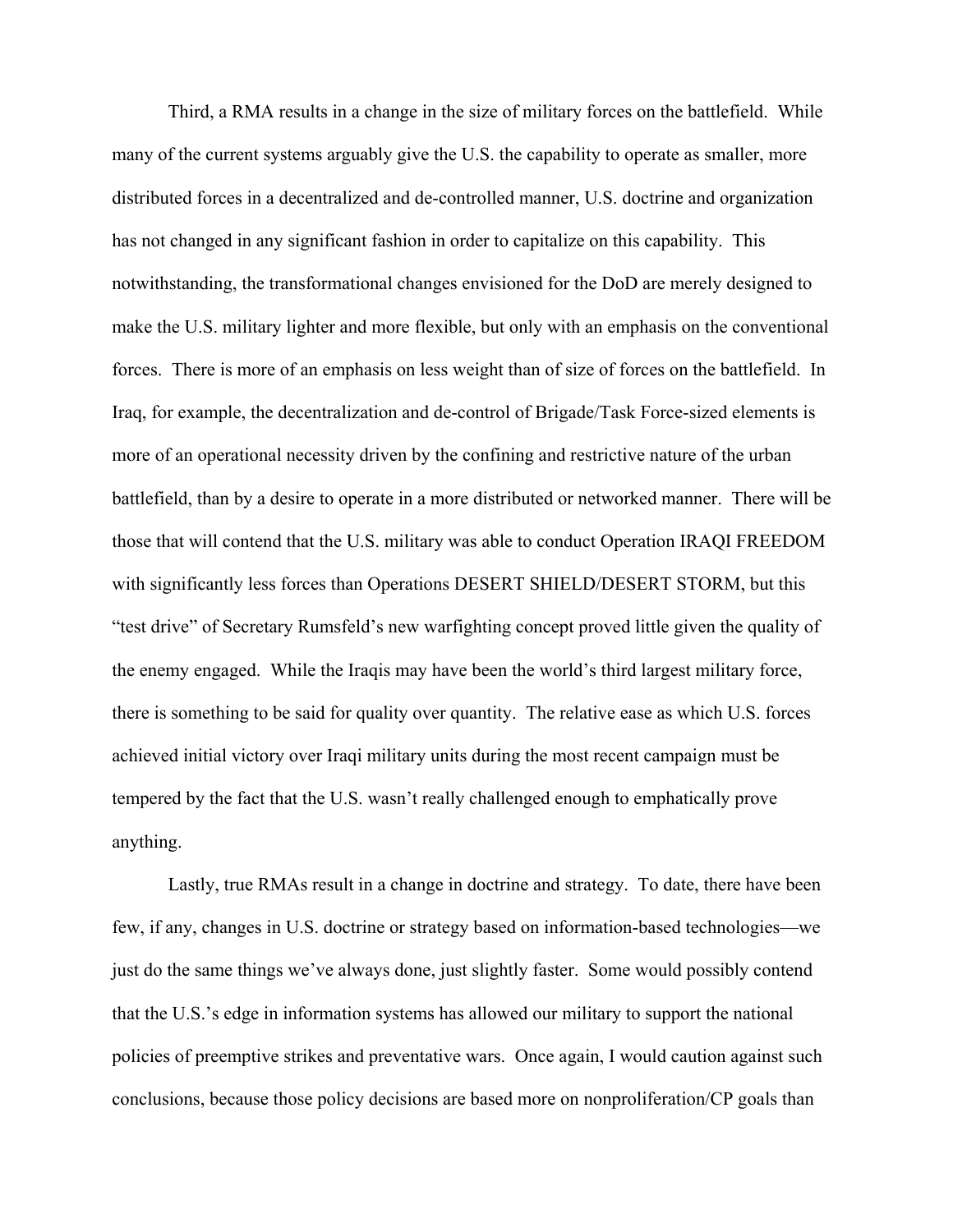any goal to exploit the advantages and potential capabilities of U.S. information and technologybased systems. It is out of pure necessity (possibly desperation) that the U.S. has implemented such national policies; they are attempts to protect national interests from potential users of WMD—not a pursuit of a RMA.

It would be an easy case to argue that there have been dire unintended consequences born from the U.S.'s conventional military superiority. As such, there are very few potential adversaries that would ever consider challenging the U.S. military on the conventional battlefield. As the guerrillas in Iraq have obviously observed and are currently exploiting (as did the NVA in Vietnam, the clan warlords in Somalia, the *Taliban* in Afghanistan, and *Al-Qaeda* worldwide), the U.S. military is ill-prepared to deal with threats on either side of the conventional band of the spectrum of conflict (WMD and LIC). Adversaries of the U.S. realize that they must attack their enemy where he is weakest, and the U.S. is most vulnerable to the employment of WMD and in the application of guerrilla tactics during LIC. I would argue that the DoD should not want to transform itself in any other way other than by thinly modernizing or incrementally transforming, because to do otherwise would only further encourage its conventional adversaries to pursue methods of engaging the U.S. in ways that our military is illprepared to counter—truly asymmetric warfare. GWOT targets already know they have to fight us asymmetrically, yet DoD is still not sufficiently investing in systems essential to fighting terror nets and guerrillas. This argument relies heavily on my hypothesis that if the military were to fully modernize or execute a transformational change, the institutional conviction in the current warfighting paradigm would result in only marginally increased capabilities, and would have a limited effect outside of the conventional spectrum of conflict. Any benefit gained outside of the conventional warfighting arena would be a "fringe benefit" or unintended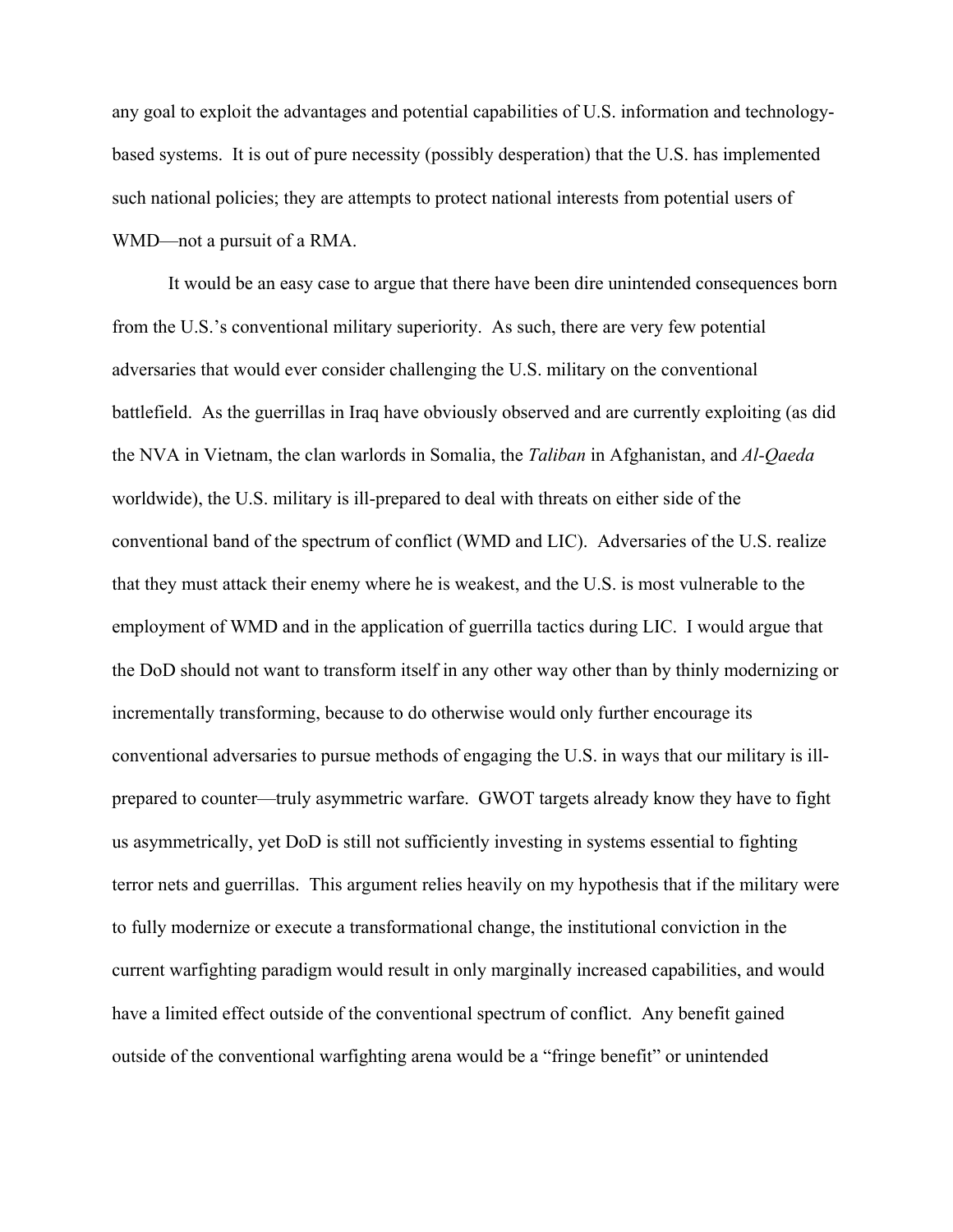consequence, as opposed to the goal or focus of a paradigm shift; and not what SOF needs to effectively fight the GWOT in the future.

A wise professor once told me, "There is danger in reckless change, and reckless danger in blind conservatism." Unfortunately, I believe this conservatism and its associated preferences results in the U.S. military's norm of innovative and transformational failure. Not withstanding the institutional biases towards "making it work" with what they have, "product champions," overwhelming civilian intervention, and innovative-friendly career paths would all be required to literally force the DoD to pursue anything other than incremental transformation. While there are those who would contend that Secretary Rumsfeld can "force-feed" transformational change, I would argue that although an extremely powerful and influential individual, he does not have adequate political backing, or a sufficiently comprehensive and integrated vision to see his ideas through to fruition—the stars are no longer aligned (assuming that he might have been able to do something of this magnitude immediately after the attacks of 9/11). In this case, I do not think the military's conservatism is necessarily a bad thing, as it necessarily protects our national security by changing itself only when warranted, as opposed to executing whimsical changes based on fads or deficient doctrine based on selective historical interpretation. Transformational change at this point would be much too technology-centric, and based on results against, at best, mediocre adversaries.

While it is believed that a significant technological change often paves the way for true RMA, the information systems technology that would lead to the military's potential RMA has too many critical vulnerabilities and inherent weaknesses that would further push its adversaries towards asymmetric warfare. If a relatively inexpensive nuclear device (or similar device with EMP effects) could totally disable all of the information-based systems that the total transformation of the U.S. military would logically be based upon, path dependent and single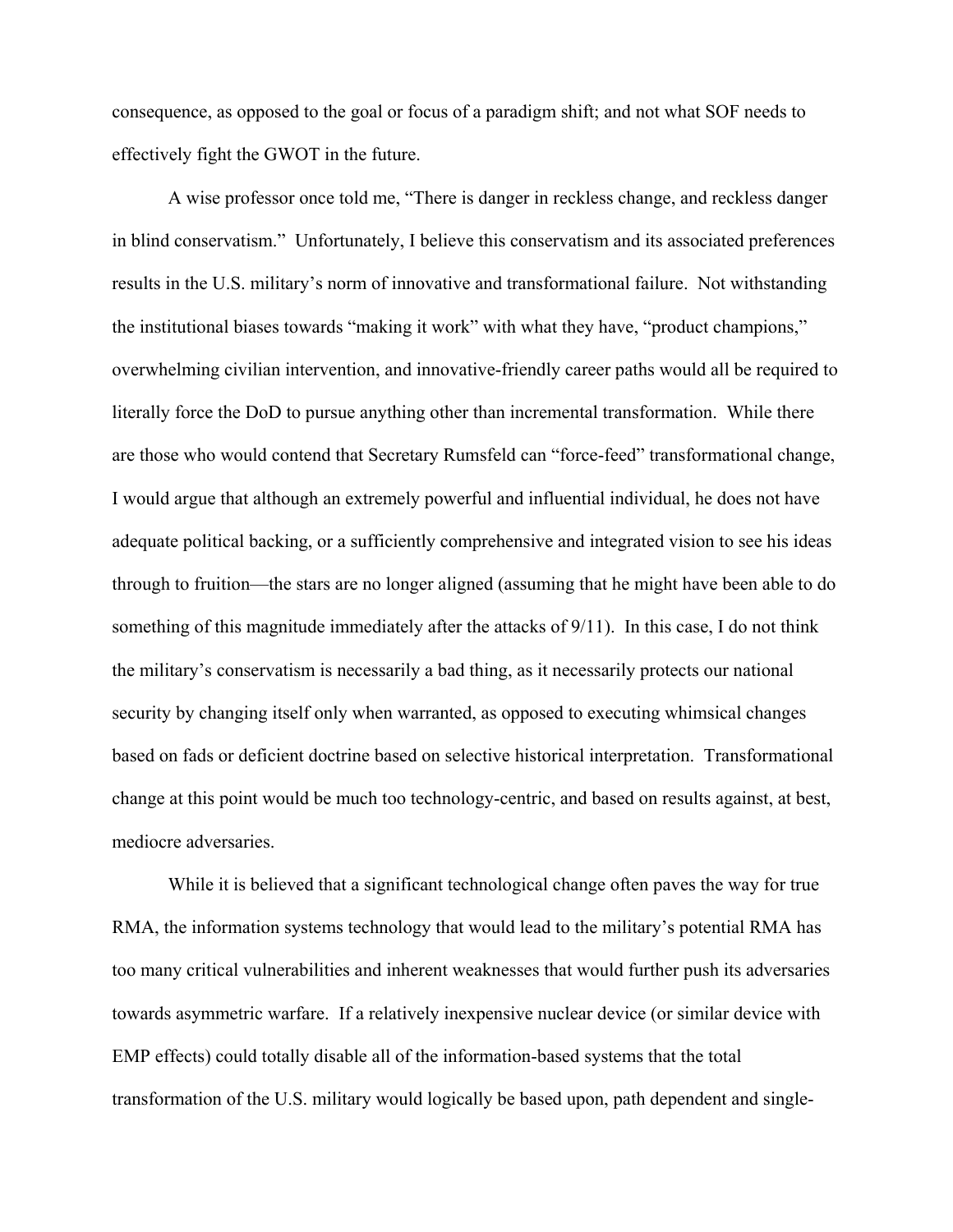point-of-failure systems could be easily compromised and exploited by an imaginative, resourceful, dedicated, and financially-constrained enemy. In my opinion, U.S. military leadership thinks that the single-point-of-failure, information-centric, and technology-based warfighting paradigm is too risky a proposition on which to base the nation's defense. As was proven in Somalia in 1993, high-technology solutions will not always be successful over enemies using low-technology strategies. Similarly, nineteen terrorists using low-technology weapons, transportation, and information systems were able to do more than \$1.7 trillion in damage to the U.S. economy with minimal resources.

Maybe what is needed for the U.S. at this juncture, is a strategy similar to that of the Israeli Defense Force (IDF) 1948-1982. They were less innovative in the area of warfighting concepts, but, compared to their adversaries, much more so in their ability to adopt and effectively integrate existing concepts to counter the threat they faced in the Middle East. Their use of a more selective acquisition strategy to match technology and tactics might be more feasible for application within the DoD. This would seem more reasonable given where our military currently stands with regards to a true RMA.

While my observations and analysis can be considered as less than overly optimistic, I believe they are realistic interpretations of the current state of affairs with the DoD. When compared to post-WWI Germany, the U.S. does not currently find itself under the same favorable conditions that would spur a transformational change in the military. There are simply too many significant conditions unsatisfied to permit such a leap at this time, or at any time in the foreseeable future. In my opinion, the U.S. will continue to reinforce success by incremental changes in the conventional arena—at the expense of the other things that it does not do as well. I also conclude that the U.S. military should not want to radically transform itself given the "new" threats it is facing in the post-Cold War era. Asymmetric warfare is the U.S.'s most